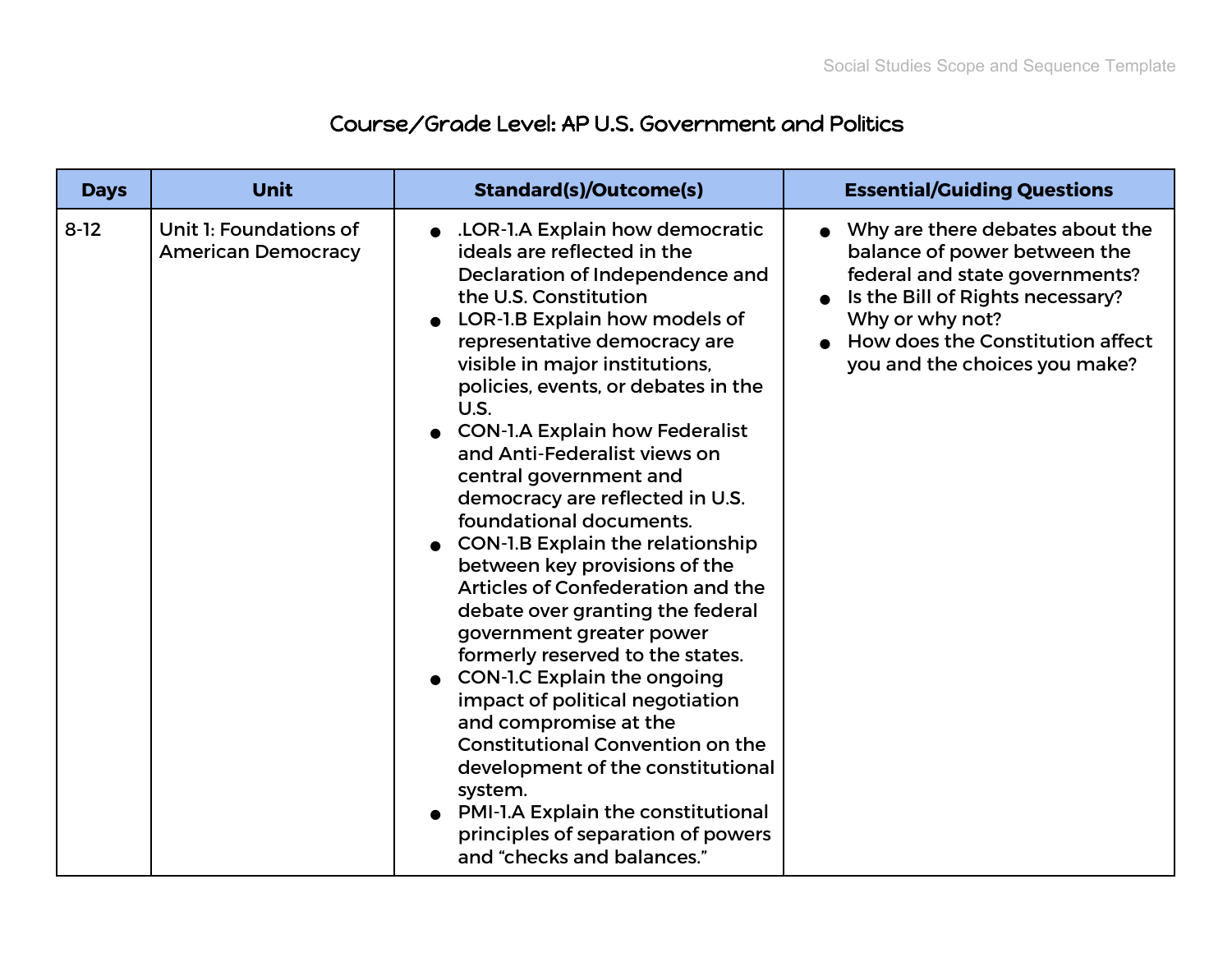|           |                                                                       | • PMI-1.B Explain the implications<br>of separation of powers and<br>"checks and balances" for the U.S.<br>political system.<br>• CON-2.A Explain how societal<br>needs affect the constitutional<br>allocation of power between the<br>national and state governments.<br>CON-2.B Explain how the<br>appropriate balance of power<br>between national and state<br>governments has been<br>interpreted differently over time.<br>CON-2.C Explain how the<br>distribution of powers among<br>three federal branches and<br>between national and state<br>governments impacts policy<br>making. |                                                                                                                                                                                                                                                                                                        |
|-----------|-----------------------------------------------------------------------|------------------------------------------------------------------------------------------------------------------------------------------------------------------------------------------------------------------------------------------------------------------------------------------------------------------------------------------------------------------------------------------------------------------------------------------------------------------------------------------------------------------------------------------------------------------------------------------------|--------------------------------------------------------------------------------------------------------------------------------------------------------------------------------------------------------------------------------------------------------------------------------------------------------|
| $15 - 20$ | <b>Unit 2: Interactions</b><br><b>Among Branches of</b><br>Government | <b>CON-3.A Describe the different</b><br>structures, powers, and functions<br>of each house of Congress.<br>CON-3.B Explain how the<br>structure, powers, and functions<br>of both houses of Congress affect<br>the policy-making process.<br><b>CON-3.C Explain how</b><br>congressional behavior is<br>influenced by election processes,<br>partisanship, and divided<br>government.<br>CON-4.A Explain how the<br>president can implement a policy<br>agenda.                                                                                                                               | • Which branch of government is<br>the most powerful? Why?<br>Are there really checks and<br>balances when one political party<br>controls all three branches of<br>government? Why or why not?<br>In what ways has the evolution of<br>government powers affected<br>Americans and their daily lives? |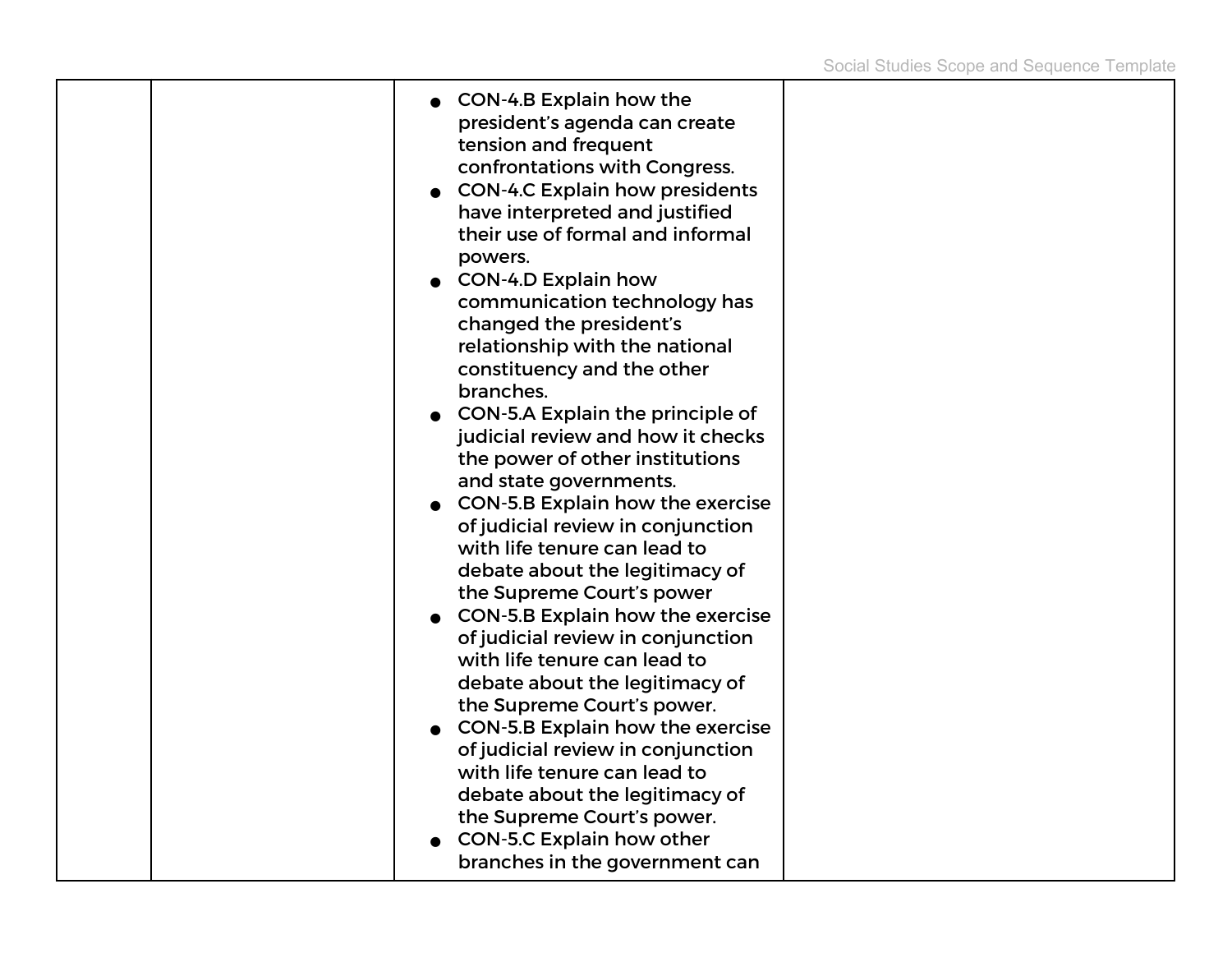|         |                                                    | limit the Supreme Court's power.<br>PMI-2.A Explain how the<br>bureaucracy carries out the<br>responsibilities of the federal<br>government.<br>PMI-2.B Explain how the federal<br>bureaucracy uses delegated<br>discretionary authority for rule<br>making and implementation.<br><b>PMI-2.C Explain how Congress</b><br>uses its oversight power in its<br>relationship with the executive<br>branch.<br>PMI-2.D Explain how the<br>president ensures that executive<br>branch agencies and<br>departments carry out their<br>responsibilities in concert with<br>the goals of the administration.<br>PMI-2.E Explain the extent to<br>which governmental branches<br>can hold the bureaucracy<br>accountable given the competing<br>interests of Congress, the<br>president, and the federal courts. |                                                                                                                                                                                                                                                                                         |
|---------|----------------------------------------------------|---------------------------------------------------------------------------------------------------------------------------------------------------------------------------------------------------------------------------------------------------------------------------------------------------------------------------------------------------------------------------------------------------------------------------------------------------------------------------------------------------------------------------------------------------------------------------------------------------------------------------------------------------------------------------------------------------------------------------------------------------------------------------------------------------------|-----------------------------------------------------------------------------------------------------------------------------------------------------------------------------------------------------------------------------------------------------------------------------------------|
| $10-15$ | Unit 3: Civil Liberties and<br><b>Civil Rights</b> | LOR-2.A Explain how the U.S.<br><b>Constitution protects individual</b><br>liberties and rights.<br>LOR-2.B Describe the rights<br>protected in the Bill of Rights.<br>LOR-2.C Explain the extent to<br>which the Supreme Court's<br>interpretation of the First and<br>Second Amendments reflects a                                                                                                                                                                                                                                                                                                                                                                                                                                                                                                    | In what ways does the<br><b>Constitution attempt to limit</b><br>abuse of government powers?<br>How can individuals and groups<br>help protect civil liberties and civil<br>rights?<br>Why have Supreme Court<br>decisions about civil liberties and<br>civil rights changed over time? |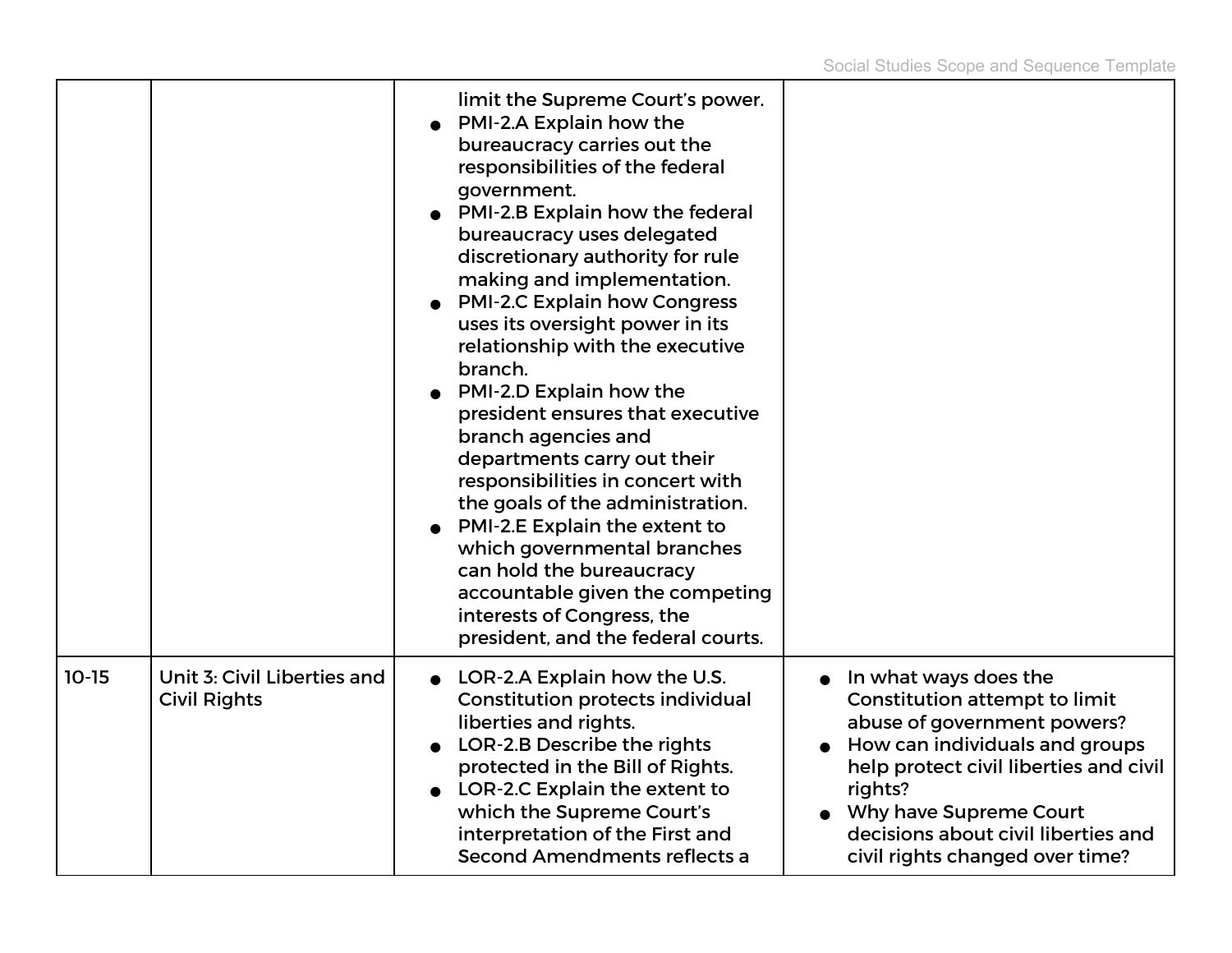| due process clause from<br>infringing upon individual rights.<br>PRD-1.A Explain how |
|--------------------------------------------------------------------------------------|
|--------------------------------------------------------------------------------------|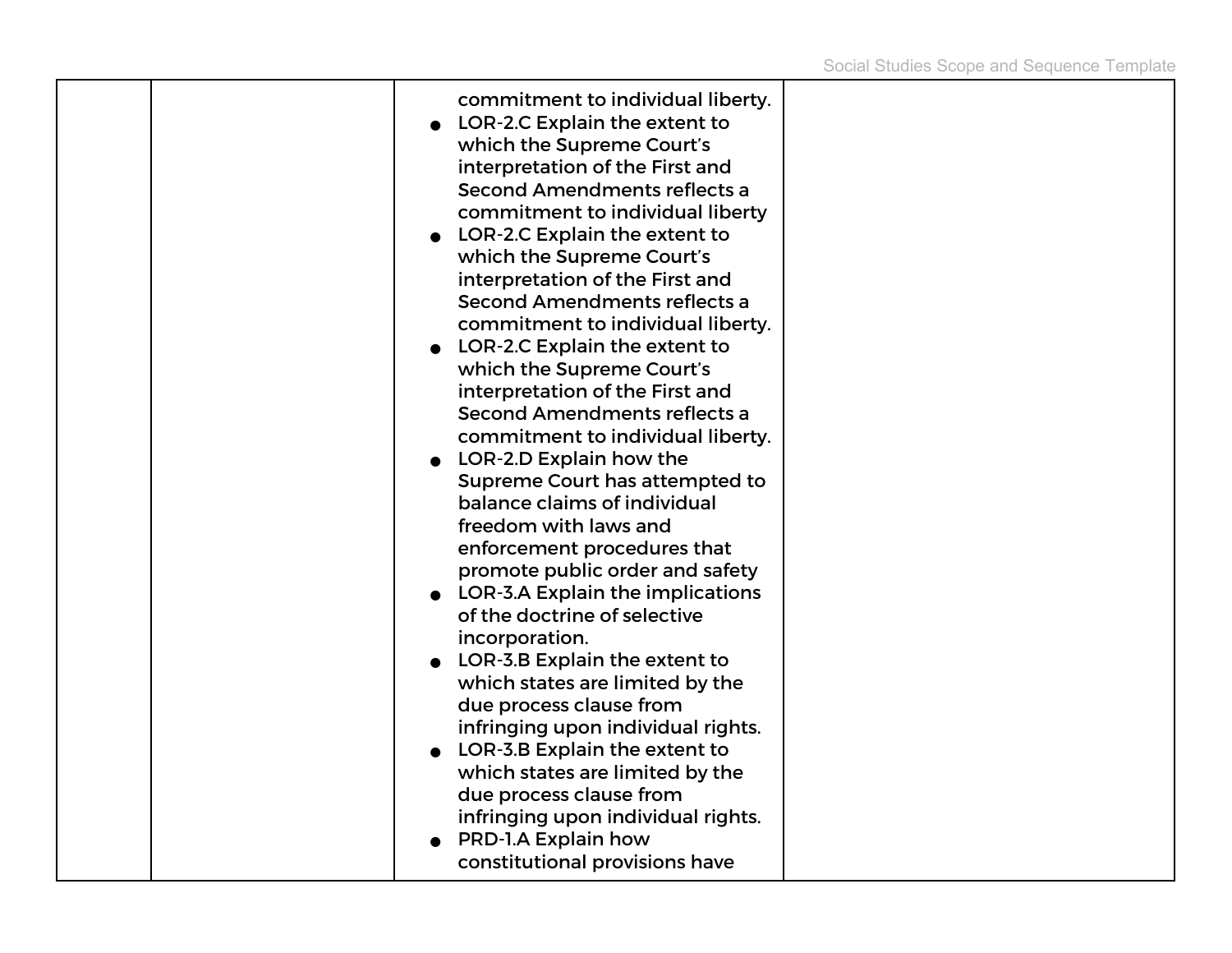|         |                                                                              | supported and motivated social<br>movements<br>PMI-3.A Explain how the<br>government has responded to<br>social movements.<br>CON-6.A Explain how the Court<br>has at times allowed the<br>restriction of the civil rights of<br>minority groups and at other<br>times has protected those rights.<br>CON-6.A Explain how the Court<br>has at times allowed the<br>restriction of the civil rights of<br>minority groups and at other<br>times has protected those rights.                                                                                                                                                                       |                                                                                                                                                                                                                                                                                              |
|---------|------------------------------------------------------------------------------|--------------------------------------------------------------------------------------------------------------------------------------------------------------------------------------------------------------------------------------------------------------------------------------------------------------------------------------------------------------------------------------------------------------------------------------------------------------------------------------------------------------------------------------------------------------------------------------------------------------------------------------------------|----------------------------------------------------------------------------------------------------------------------------------------------------------------------------------------------------------------------------------------------------------------------------------------------|
| $10-15$ | <b>Unit 4: American</b><br><b>Political Ideologies and</b><br><b>Beliefs</b> | <b>MPA-1.A Explain the relationship</b><br>between core beliefs of U.S.<br>citizens and attitudes about the<br>role of government.<br><b>MPA-1.B Explain how cultural</b><br>factors influence political<br>attitudes and socialization.<br><b>MPA-1.B Explain how cultural</b><br>factors influence political<br>attitudes and socialization.<br><b>MPA-1.B Explain how cultural</b><br>factors influence political<br>attitudes and socialization.<br>MPA-2.A Describe the elements of<br>a scientific poll.<br>MPA-2.B Explain the quality and<br>credibility of claims based on<br>public opinion data.<br>PMI-4.A Explain how ideologies of | How do our core beliefs about the<br>role of government affect our<br>behavior?<br>How does our view of what<br>freedom is shape our opinions?<br>Why are some opinion polls better<br>than others?<br>How can policy-makers use<br>information from political science<br>to make decisions? |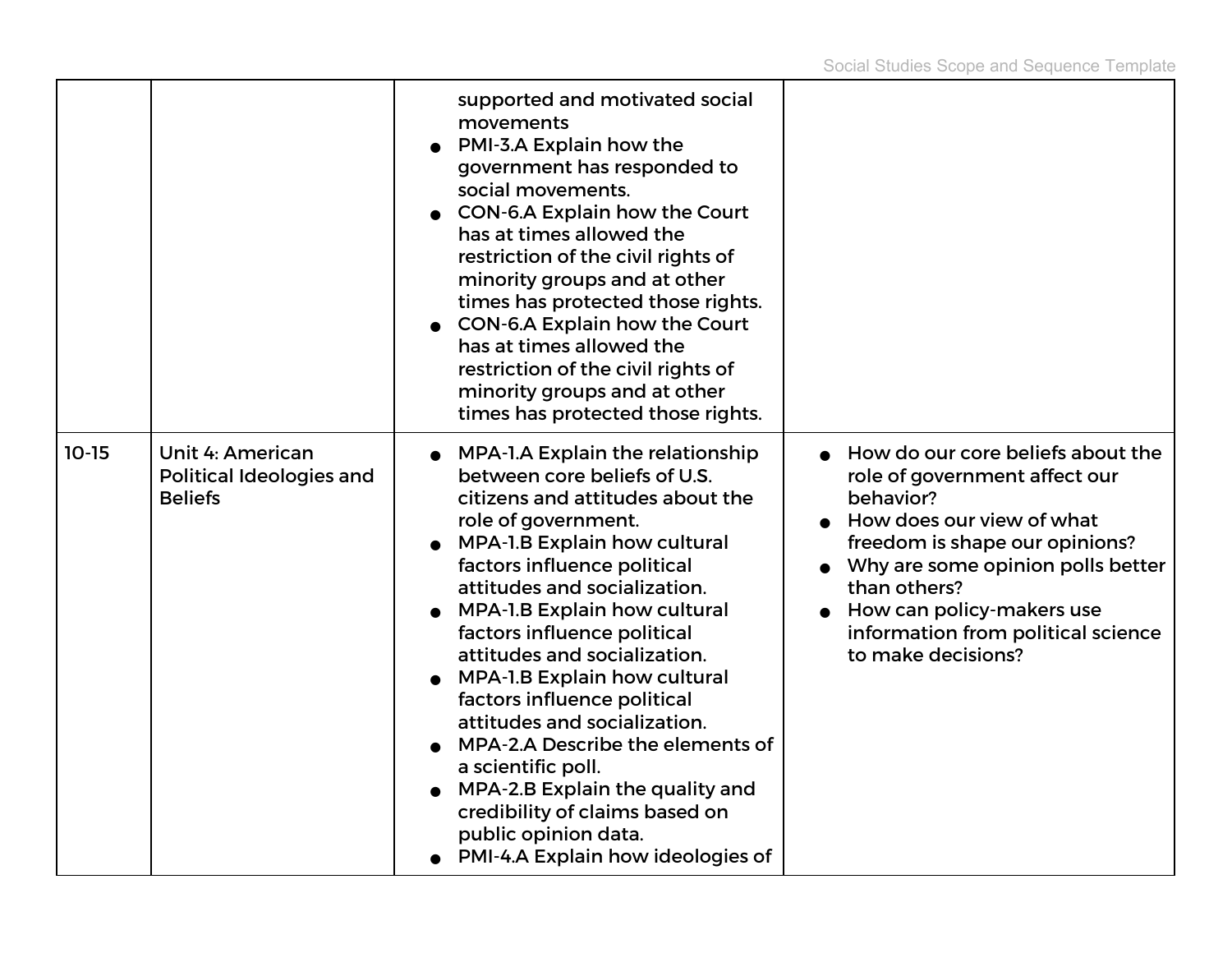|        |                                           | the two major parties shape<br>policy debates.<br>PMI-4.B Explain how U.S. political<br>culture (e.g., values, attitudes, and<br>beliefs) influences the formation,<br>goals, and implementation of<br>public policy over time.<br><b>PMI-4.C Describe different</b><br>political ideologies on the role of<br>government in regulating the<br>marketplace.<br><b>PMI-4.D Explain how political</b><br>ideologies vary on the<br>government's role in regulating<br>the marketplace.<br><b>PMI-4.E Explain how political</b><br>ideologies vary on the role of the<br>government in addressing social<br>issues.<br><b>PMI-4.F Explain how different</b><br>ideologies impact policy on social<br>issues. |                                                                                                                                                                                                                                                                 |
|--------|-------------------------------------------|-----------------------------------------------------------------------------------------------------------------------------------------------------------------------------------------------------------------------------------------------------------------------------------------------------------------------------------------------------------------------------------------------------------------------------------------------------------------------------------------------------------------------------------------------------------------------------------------------------------------------------------------------------------------------------------------------------------|-----------------------------------------------------------------------------------------------------------------------------------------------------------------------------------------------------------------------------------------------------------------|
| $8-12$ | <b>Unit 5: Political</b><br>Participation | MPA-3.A Describe the<br>voting rights protections in<br>the Constitution and in<br>legislation.<br><b>MPA-3.B Describe different</b><br>models of voting behavior.<br>MPA-3.C Explain the roles<br>that individual choice and<br>state laws play in voter<br>turnout in elections.<br><b>PMI-5.A Describe linkage</b>                                                                                                                                                                                                                                                                                                                                                                                     | • Why do some people<br>choose to participate in<br>government while others do<br>not?<br>How does your social<br>network affect your political<br>beliefs?<br>Why might you join a<br>political party? Why might<br>you choose not to?<br>How does who you are |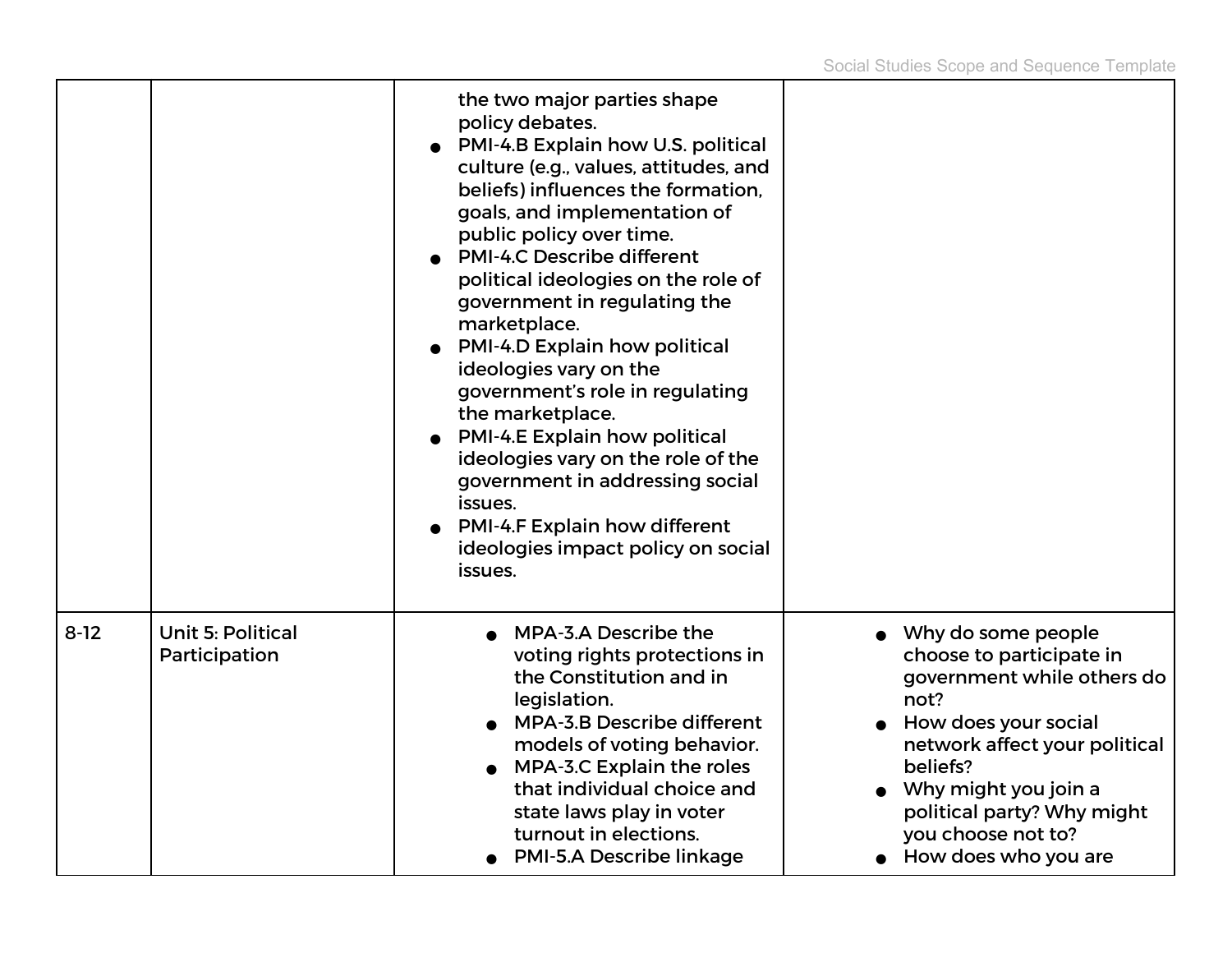| institutions.<br>PMI-5.B Explain the<br>function and impact of<br>political parties on the<br>electorate and government.<br>PMI-5.C Explain why and<br>how political parties<br>change and adapt.<br>• PMI-5.D Explain how<br>structural barriers impact<br>third-party and<br>independent candidate<br>success.<br><b>PMI-5.E Explain the benefits</b><br>and potential problems of<br>interest-group influence on<br>elections and policy<br>making.<br>• PMI-5.F Explain how<br>variation in types and<br>resources of interest groups<br>affects their ability to<br>influence elections and<br>policy making.<br>• PMI-5.G Explain how various<br>political actors influence<br>public policy outcomes.<br>• PRD-2.A Explain how the<br>different processes work in<br>a U.S. presidential election.<br>• PRD-2.B Explain how the<br><b>Electoral College facilitates</b><br>and/or impedes democracy. | affect whether you<br>participate or not? |
|-------------------------------------------------------------------------------------------------------------------------------------------------------------------------------------------------------------------------------------------------------------------------------------------------------------------------------------------------------------------------------------------------------------------------------------------------------------------------------------------------------------------------------------------------------------------------------------------------------------------------------------------------------------------------------------------------------------------------------------------------------------------------------------------------------------------------------------------------------------------------------------------------------------|-------------------------------------------|
| PRD-2.C Explain how the<br>different processes work in                                                                                                                                                                                                                                                                                                                                                                                                                                                                                                                                                                                                                                                                                                                                                                                                                                                      |                                           |